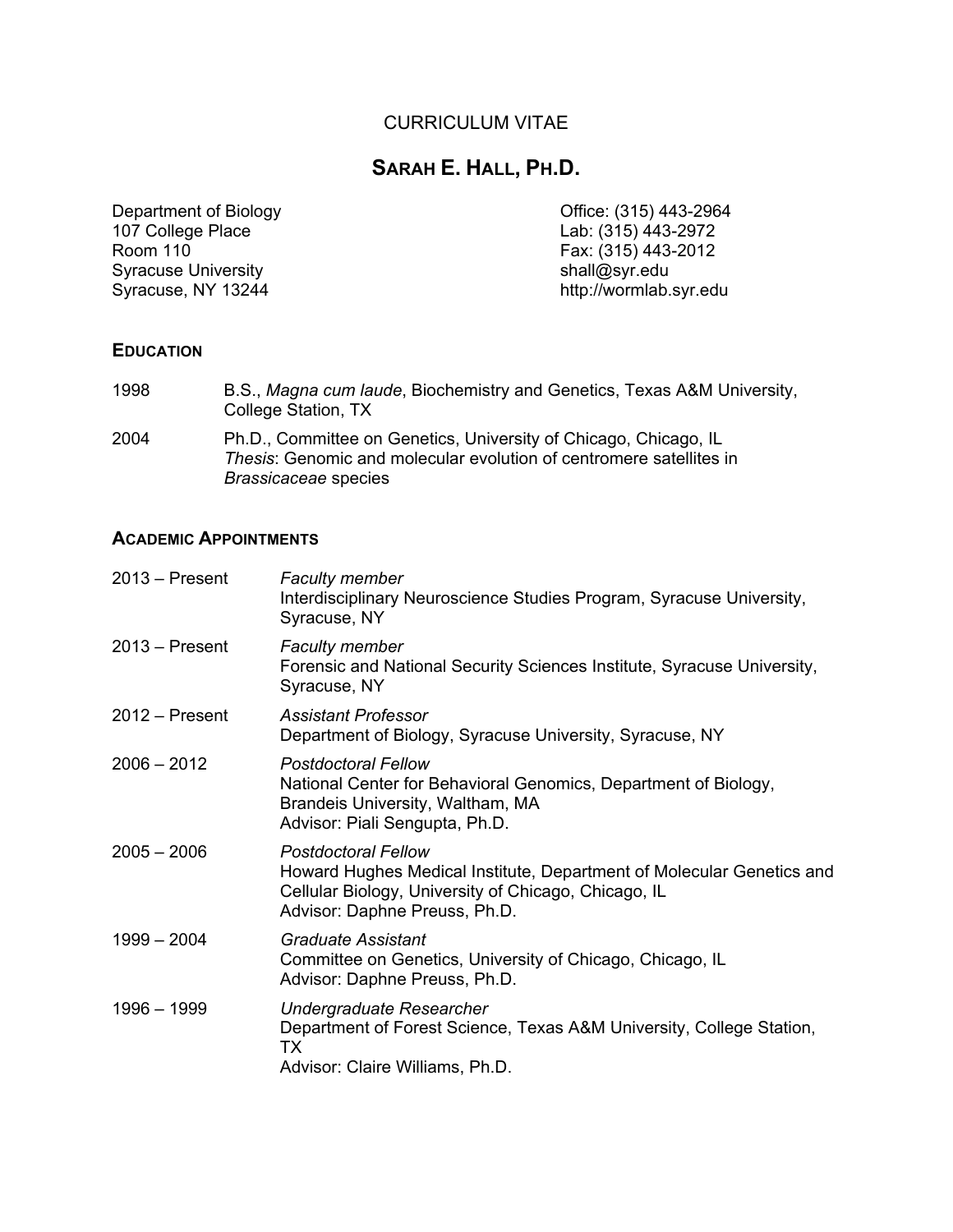## **HONORS AND AWARDS**

| $2013 - 2014$ | American Cancer Society Institutional Research Grant New Investigator<br>Award              |
|---------------|---------------------------------------------------------------------------------------------|
| 2009          | Outstanding Poster Presentation, Gordon Conference on Epigenetics,<br>Holderness, NH.       |
| $2008 - 2009$ | NIH Ruth L. Kirschstein National Research Service Award, NIGMS 5-F32-<br>GM83593            |
| $2006 - 2008$ | NIH Neuroscience Post-doctoral training grant, Brandeis University,<br>2T32NS007292-21      |
| 2004          | Award for Best Committee on Genetics Thesis, University of Chicago                          |
| $1999 - 2003$ | NIH Genetics Regulation Training Grant, University of Chicago,<br>2T32GM007197-32           |
| 1998          | Award for Best Undergraduate Research Poster, Texas Genetics Society<br>Meeting, Austin, TX |
| 1998          | Foundation Honors, Texas A&M University                                                     |
| 1998          | University Honors, Texas A&M University                                                     |
| $1995 - 1998$ | Lechner Honors Scholarship, Texas A&M University                                            |
|               |                                                                                             |

## **PROFESSIONAL SOCIETIES**

- American Society for Cell Biology
- Genetics Society of America

## **EDITORIAL RESPONSIBILITIES**

| $2014 - present$ | ad hoc reviewer, Journal of Visualized Experiments, PLoS Genetics, |
|------------------|--------------------------------------------------------------------|
|                  | <b>Personalized Epigenetics</b>                                    |
| $2013 - present$ | ad hoc reviewer, Cell                                              |
| $2013 - present$ | ad hoc reviewer, BMC Genomics                                      |

#### **SCIENTIFIC PRESENTATIONS**

*Invited Seminars*

*2014*

| Sep. 15 | "Epigenetic mechanisms regulating environmental programming of gene<br>expression in C. elegans", Department of Biology, University of<br>Rochester, Rochester, NY. |
|---------|---------------------------------------------------------------------------------------------------------------------------------------------------------------------|
| 2013    |                                                                                                                                                                     |
| April 4 | "Epigenetic mechanisms regulating phenotypic plasticity in C. elegans"                                                                                              |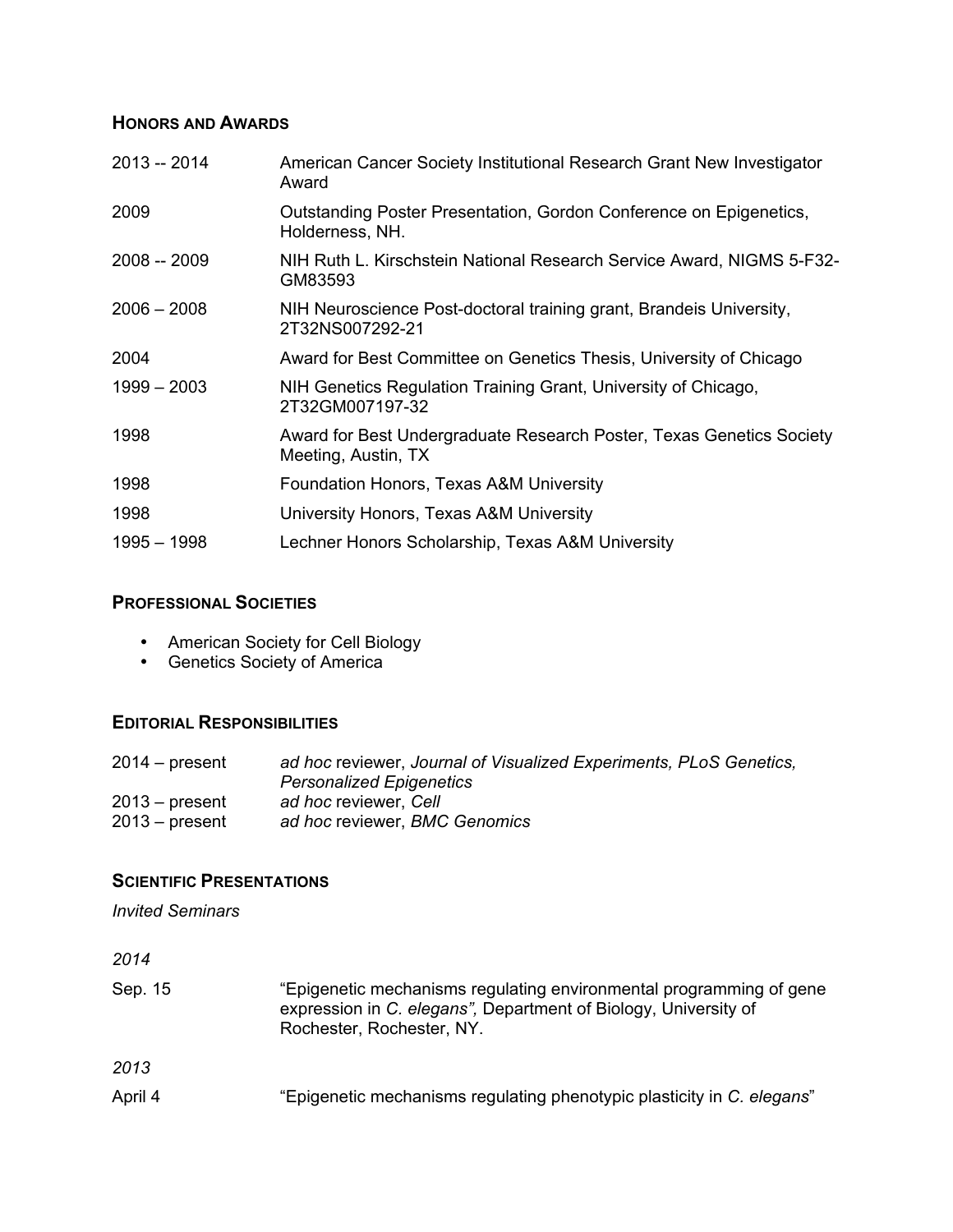|          | Department of Biology, Ithaca College, Ithaca, NY.                                                                                           |
|----------|----------------------------------------------------------------------------------------------------------------------------------------------|
| 2012     |                                                                                                                                              |
| Feb. 1   | "Phenotypic diversity is generated by cellular memory mechanisms in C.<br>elegans", Department of Biology, Syracuse University, Syracuse, NY |
| March 22 | "Phenotypic diversity is generated by cellular memory mechanisms in C.<br>elegans", Department of Biology, Auburn University, Auburn, AL     |

*Oral Presentations at Conferences*

 $\degree$  indicates undergraduate author

*2015*

| June 26           | J. Sims, M.C. Ow, M. Nishiguchi <sup>\$</sup> , P. Sengupta, <b>S.E. Hall</b><br>"Developmental History Regulates Olfactory Behavior via RNAi<br>Pathways", C. elegans International Worm Meeting, Los Angeles, CA                                              |
|-------------------|-----------------------------------------------------------------------------------------------------------------------------------------------------------------------------------------------------------------------------------------------------------------|
| 2014              |                                                                                                                                                                                                                                                                 |
| May 3             | J. Sims and S.E. Hall<br>"RNAi pathways regulate olfactory behavior due to developmental<br>history", Central New York C. elegans Meeting, Syracuse, NY.                                                                                                        |
| <b>July 7-10</b>  | J. Sims and S.E. Hall<br>"Developmental History Regulates Olfactory Behavior via RNAi<br>Pathways", C. elegans Neuronal Development, Synaptic Plasticity, and<br>Behavior Meeting, Madison, WI, July 2014.<br>* Designated as a Featured Talk of the conference |
| 2011              |                                                                                                                                                                                                                                                                 |
| Oct. 30 to Nov. 1 | S.E. Hall, G-w. Chirn, N.C. Lau, P. Sengupta<br>"A cellular memory of developmental experience regulates small RNA<br>populations." Cell Symposia: Epigenetics and the inheritance of acquired<br>states, Boston, MA.                                           |
| June 22-26        | S.E. Hall, G-w. Chirn, N.C. Lau, P. Sengupta<br>"A memory of developmental experience regulates small RNA<br>populations." 18th International C. elegans Meeting, Los Angeles, CA.                                                                              |
| 2010              |                                                                                                                                                                                                                                                                 |
| March 31          | S.E. Hall and P. Sengupta<br>"Early experience affects adult phenotypes in C. elegans", Boston Area<br>Worm Meeting, Cambridge, MA.                                                                                                                             |
| 2009              |                                                                                                                                                                                                                                                                 |
| <b>June 24-28</b> | S.E. Hall, M.H. Beverly, C. Russ, C. Nusbaum, P. Sengupta<br>"Environmental programming of gene expression in C. elegans." 17th<br>International C. elegans Meeting, Los Angeles, CA.                                                                           |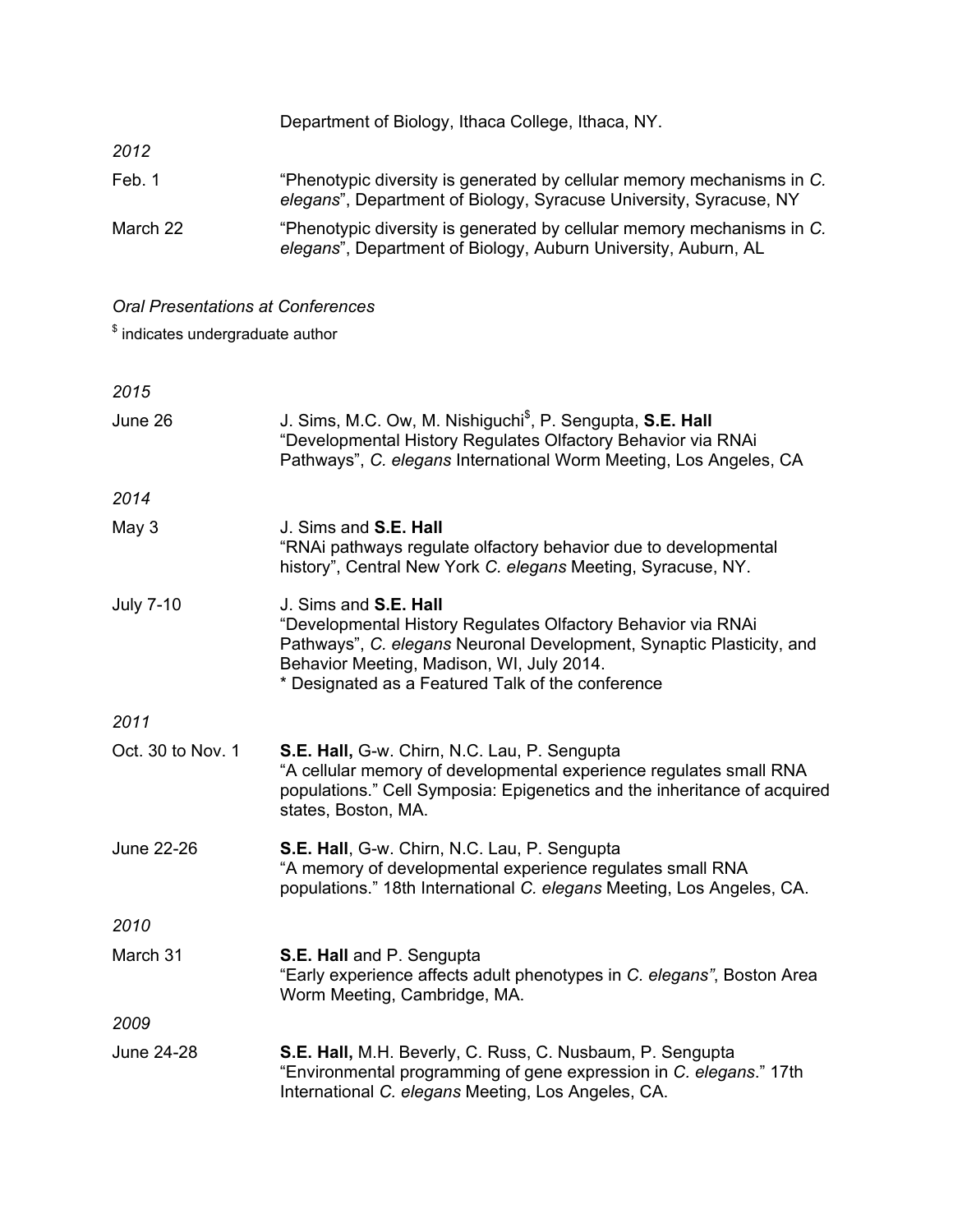| 2008                                                                                       |                                                                                                                                                                                                                                                       |
|--------------------------------------------------------------------------------------------|-------------------------------------------------------------------------------------------------------------------------------------------------------------------------------------------------------------------------------------------------------|
| <b>July 24-25</b>                                                                          | S.E. Hall, M.H. Beverly, C. Russ, C. Nusbaum, P. Sengupta<br>"Epigenetic mechanisms may underlie the formation of cellular memory of<br>developmental history in C. elegans." Genomics and Systems Biology C.<br>elegans Topic Meeting, Cambridge, MA |
| 2005                                                                                       |                                                                                                                                                                                                                                                       |
| April                                                                                      | S.E. Hall, S. Luo, A.E. Hall, D. Preuss<br>"Genomic and molecular evolution of centromere satellites in the<br>Brassicaceae." Chicago Area Chromatin Meeting, Chicago, IL                                                                             |
| <b>Poster Presentations at Conferences</b><br><sup>\$</sup> indicates undergraduate author |                                                                                                                                                                                                                                                       |
| 2015                                                                                       |                                                                                                                                                                                                                                                       |
| June 24-28                                                                                 | M.C. Ow and S.E. Hall<br>"The Argonaute protein CSR-1 mediates genome-wide chromatin<br>remodeling and gene expression changes resulting from distinct early life<br>history events", C. elegans International Worm Meeting, Los Angeles, CA          |
| April 25                                                                                   | M.C. Ow, D.G. Allis, and S.E. Hall<br>"The Argonaute protein CSR-1 mediates genome-wide chromatin<br>remodeling and gene expression changes resulting from distinct early life<br>history events", Central New York C. elegans Meeting, Syracuse, NY  |
|                                                                                            | J.R. Sims, M.C. Ow, M. Nishiguchi <sup>\$</sup> , M. O'Donnell, P. Sengupta, and S.E.<br>Hall                                                                                                                                                         |
|                                                                                            | "Environmental conditions alter RNAi pathways regulating olfactory<br>behavior and developmental history in C. elegans", Central New York C.<br>elegans Meeting, Syracuse, NY                                                                         |
|                                                                                            | A.D. Hager <sup>\$</sup> and <b>S.E. Hall</b><br>"RNAi pathways regulate chemosensation in C. elegans", Central New<br>York C. elegans Meeting, Syracuse, NY                                                                                          |
|                                                                                            | P. Bharadwaj and S.E. Hall<br>"Endogenous RNAi pathways regulate dauer formation in C. elegans",                                                                                                                                                      |

Central New York *C. elegans* Meeting, Syracuse, NY

*2014*

- May 3 M.C. Ow and **S.E. Hall** "The Argonaute protein CSR-1 mediates chromatin remodeling resulting from distinct early life history events", Central New York *C. elegans* Meeting, Syracuse, NY.
	- P. Bharadwaj and **S.E. Hall**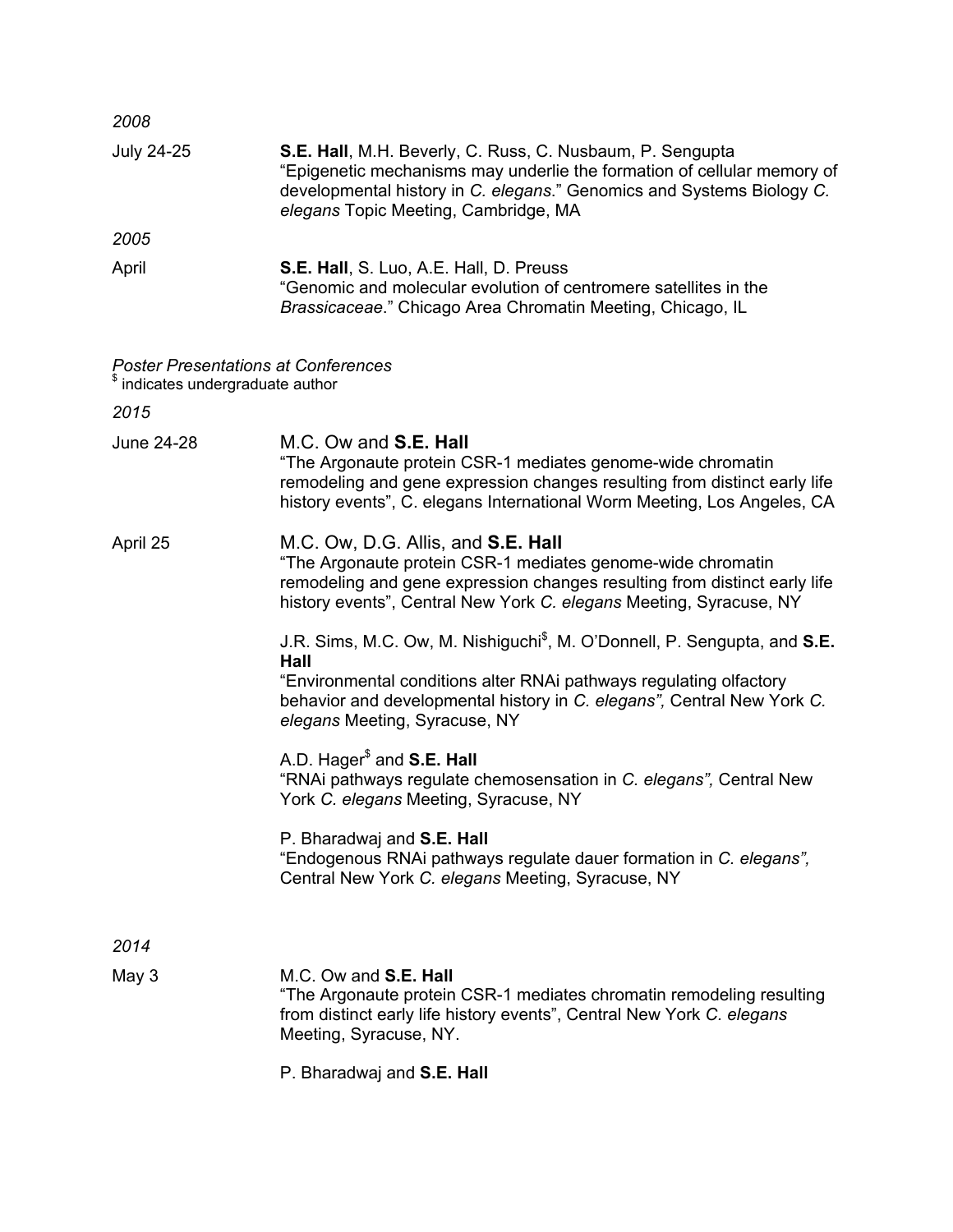|                   | "Endogenous RNAi pathways regulate dauer formation in C. elegans",<br>Central New York C. elegans Meeting, Syracuse, NY.                                                                                        |
|-------------------|-----------------------------------------------------------------------------------------------------------------------------------------------------------------------------------------------------------------|
|                   | D. Jackson <sup>\$</sup> and <b>S.E. Hall</b><br>"Endogenous RNAi pathways regulate brood size in postdauer adults",<br>Central New York C. elegans Meeting, Syracuse, NY.                                      |
|                   | A.D. Hager <sup>\$</sup> and S.E. Hall<br>"Epigenetic regulation of chemosensation in C. elegans", Central New<br>York C. elegans Meeting, Syracuse, NY.                                                        |
| 2009              |                                                                                                                                                                                                                 |
| Aug. 9-14         | S.E. Hall, M.H. Beverly, C. Russ, C. Nusbaum, P. Sengupta<br>"A cellular memory of developmental history generates phenotypic<br>diversity in C. elegans", Gordon Conference on Epigenetics, Holderness,<br>NH. |
| 2007              |                                                                                                                                                                                                                 |
| June 27 to July 1 | S.E. Hall and P. Sengupta<br>"A cellular 'memory' of developmental history in C. elegans", 16 <sup>th</sup><br>International C. elegans Meeting, Los Angeles, CA.                                               |
| 2004              |                                                                                                                                                                                                                 |
| Jan. 21-26        | S.E. Hall and D. Preuss<br>"Centromere satellite diversity in Brassicaceae species", Keystone<br>Symposium on Emerging Mechanisms of Epigenetic Regulation, Tahoe<br>City, CA.                                  |
| 2002              |                                                                                                                                                                                                                 |
| Dec. 14-18        | S.E. Hall and D. Preuss<br>"Centromere satellites from Arabidopsis populations", American Society<br>for Cell Biology, San Francisco, CA.                                                                       |
|                   | S.E. Hall and D. Preuss<br>"Consensus and variation among 180 bp repeats in Arabidopsis<br>centromeres", Institute for Biophysical Dynamics Retreat, Chicago, IL.                                               |
| 2001              |                                                                                                                                                                                                                 |
| June 23-27        | S.E. Hall and D. Preuss<br>"Consensus and variation among 180 bp repeats in Arabidopsis<br>centromeres", Arabidopsis Meeting, Madison, WI.                                                                      |
| 2000              |                                                                                                                                                                                                                 |
| Dec. 7-10         | S.E. Hall and D. Preuss<br>"Variation among 180 bp repeats in Arabidopsis centromeres",<br>Arabidopsis Genome Conference, Cold Spring Harbor, NY.                                                               |
| 1998              |                                                                                                                                                                                                                 |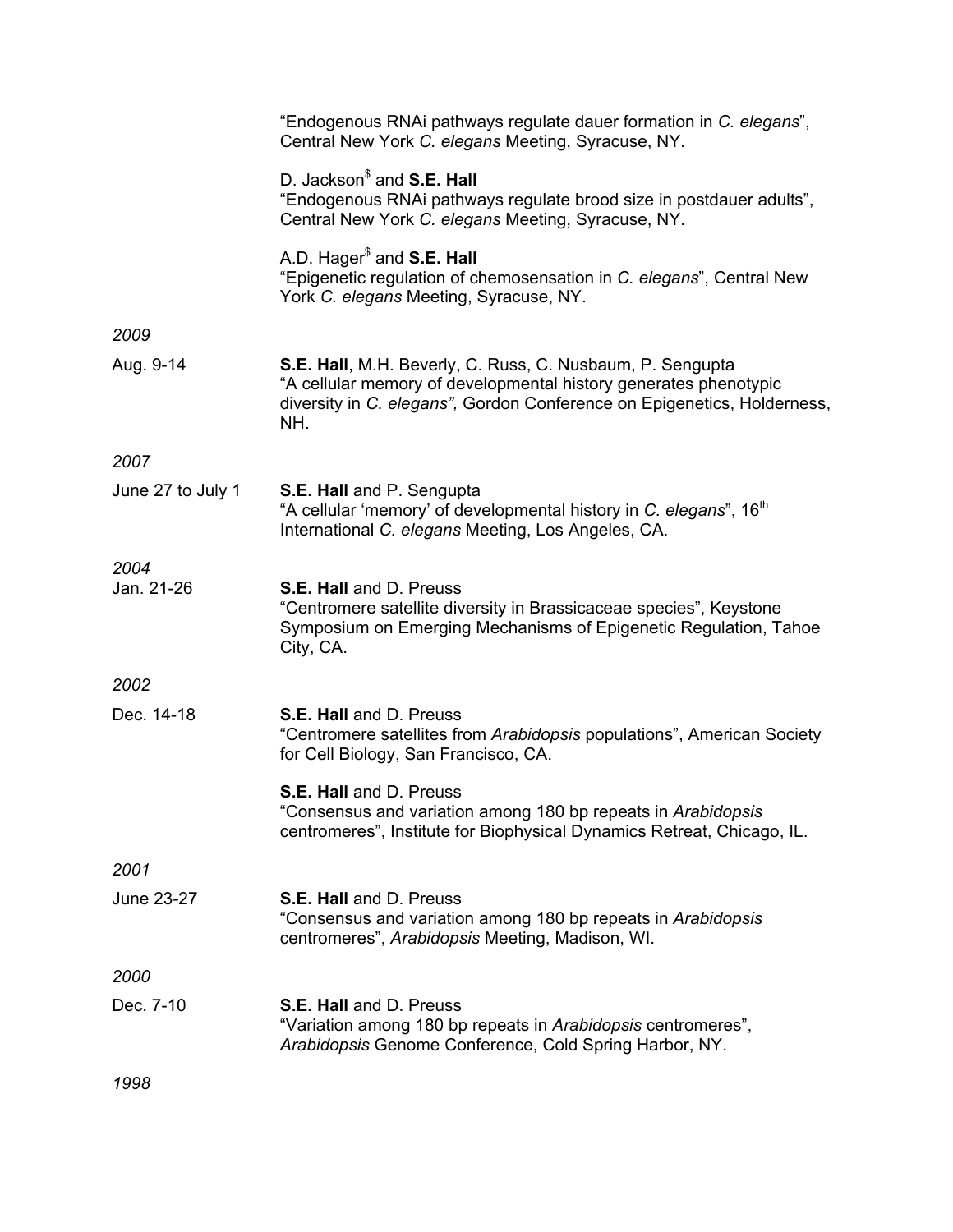**S.E. Hall\$** and C.G. Williams

"Mutational detection in Pinus taeda", Texas Genetics Society, Austin, TX.

### **PEER-REVIEWED PUBLICATIONS**

 $$$  indicates undergraduate author

- 1) C.G. Elsik, V.T. Minihan, **S.E. Hall\$ ,** A.M. Scarpa, C.G. Williams (2000) Low-copy microsatellite markers for *Pinus taeda* L. *Genome* 43: 550-555. PMID: 10902720
- 2) **S.E. Hall\$ ,** W.S. Dvorak, J.S. Johnston, H.J. Price, C.G. Williams (2000) Flow cytometric analysis of DNA content for tropical temperate New World pines. *Annals of Botany* 86: 1081-1086.
- 3) C.G. Williams, Y. Zhou, **S.E. Hall\$** (2001) A chromosomal region promoting outcrossing in a conifer. *Genetics* 159:1283-1289. PMID: 11729169
- 4) **S.E. Hall,** G.C. Kettler\$ , D. Preuss (2003) Centromere satellites from *Arabidopsis* populations: maintenance of conserved and variable domains. *Genome Research* 13: 105-205. PMID: 12566397
- 5) S. Luo, A.E. Hall, **S.E. Hall,** D. Preuss (2004) Whole genome fractionation rapidly purifies DNA from centromeric regions. *Nature Methods* 1: 67-71. PMID:15782155
- 6) **S.E. Hall,** S. Luo, A.E. Hall, D. Preuss (2005) Differential rates of local and global homogenization in centromere satellites from *Arabidopsis* relatives. *Genetics* 170:1913- 27. PMID: 15937135
- 7) **S.E. Hall\*,** M. Beverly\*, C. Russ, C. Nusbaum, P. Sengupta. (2010) A cellular memory of developmental history generates phenotypic diversity in *C. elegans*. *Current Biology* 20(2):149-55. \* equal authorship; doi: 10.1016/j.cub.2009.11.035
- 8) **S.E. Hall\*,** G.-w. Chirn, N.C. Lau\*, P. Sengupta (2013) RNAi pathways contribute to developmental history-dependent phenotypic plasticity in *C. elegans*. *RNA* 19(3):306-19*.*  \* corresponding authors; doi: 10.1261/rna.036418.112
- 9) M.C. Ow, N.C. Lau, **S.E. Hall** (2014) Small RNA library cloning procedure for deep sequencing of specific endogenous siRNA classes in *Caenorhabditis elegans*. *Methods in Molecular Biology* 1173: 59-70*.* doi: 10.1007/978-1-4939-0931-5\_6
- 10) M.C. Ow, **S.E. Hall** (2015) A method for obtaining large populations of synchronized *Caenorhabditis elegans* dauer larvae. *Methods in Molecular Biology* 1327: 209-19. doi: 10.1007/978-1-4939-2842-2\_15
- 11) J.R. Sims\*, M.C. Ow\*, M. Nishiguchi<sup>\$</sup>, K. Kim, P. Sengupta, S.E. Hall. Developmental programming modulates olfactory behavior in *C. elegans* via endogenous RNAi pathways. (*submitted*) \* equal authorship

#### *Invited Review*

A.E. Hall, K.C. Keith, **S.E. Hall,** G.C. Copenhaver, D. Preuss (2004) The rapidly evolving field of plant centromeres. *Current Opinion in Plant Biology* 7: 108-114. PMID: 15003208

### **OTHER PROFESSIONAL ACTIVITIES**

| 2013          | ad hoc reviewer, National Science Foundation, Molecular and Cellular<br><b>Biosciences</b>  |
|---------------|---------------------------------------------------------------------------------------------|
| $2011 - 2012$ | President, Brandeis University Postdoctoral Association, Brandeis<br>University, Waltham MA |